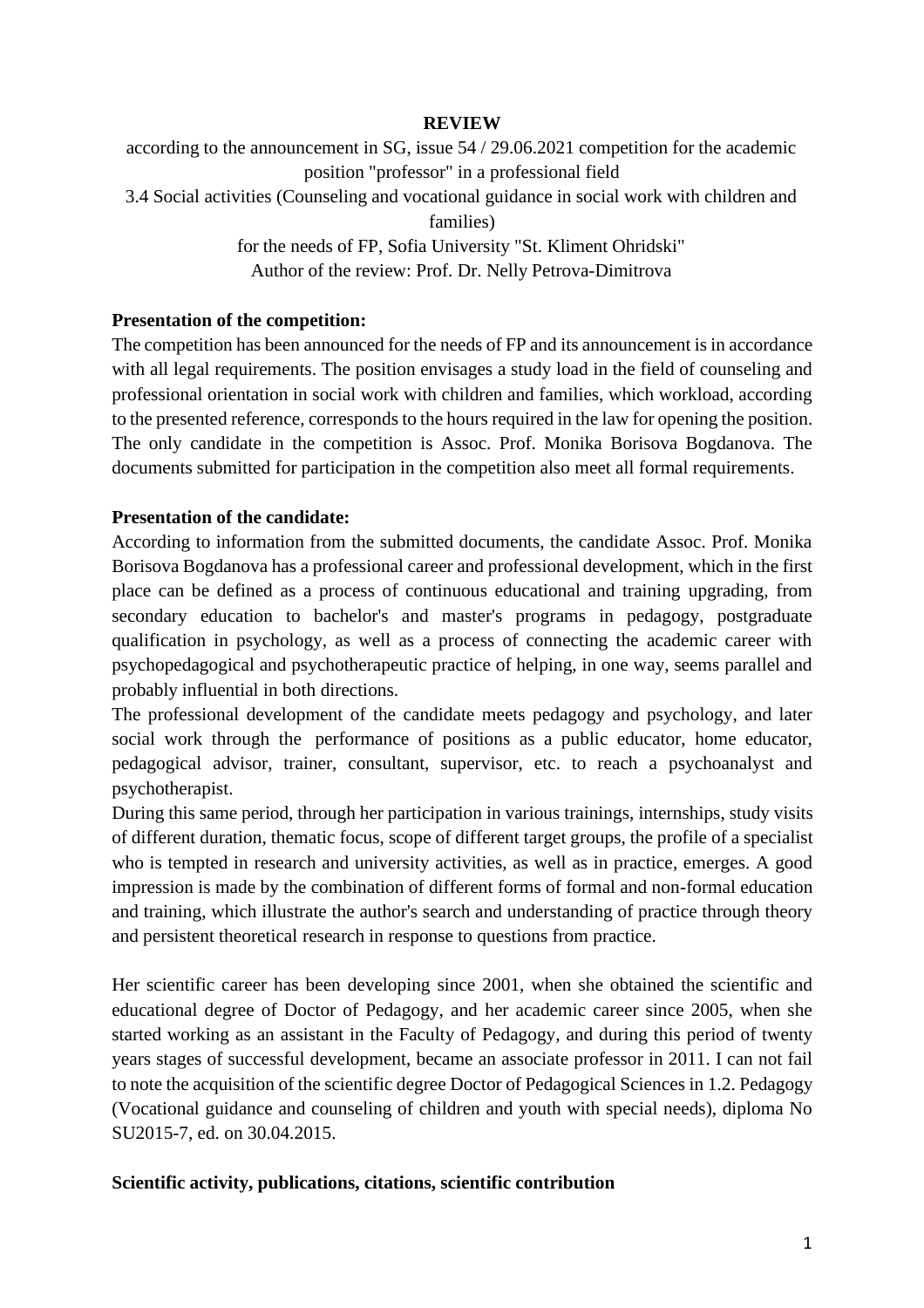For her participation in the competition, the candidate presents a total of 41 publications, of which one habilitation thesis, two monographs, one chapter in a collective monograph, four studies published in unreferred journals with scientific review or published in edited collective volumes, two articles and reports published in scientific journals, referenced and indexed in world-famous databases of scientific information, twenty-six articles and reports published in non-refereed journals with scientific review or published in edited collective volumes, three university textbooks, one additional publication. Two of the publications are in English.

# *Publications in the field of counselling of children and families at risk (presenting the psychoanalytic approach in early childhood, the connection of psychoanalysis with social work and pedagogy)*

The publications here, I would define as a field of psychoanalytic reading of early childhood and the identification of the necessary support of parents (relatives, adoptive parents, foster parents) and professionals. This field demands to be developed and understood through the psychoanalytic paradigm, through representatives of the French psychoanalytic school, such as Jacques Lacan, Françoise Dolto, but also through the Anglo-Saxon tradition, especially Donald Winnicott, Melanie Klein, Anna Freud, and others. In this area are more than half of the publications that have been selected for this competition. Among them are the monograph "The Baby, the Child and Their Language" (1), which the candidate defines as a habilitation thesis for the competition, as well as the two monographs - The Question of the Body in Clinical Practice (2) and Welcoming the New-born in Words and in the World (3). They show the erudition of the author, presenting important topics aimed at better understanding of the appearance and development of the child, the child's relationship with the mother, father, early childhood, topics of diagnosis in early childhood, through concepts such as language, speech, body, connection, desire, absence, subject, objects, suffering, enjoyment, etc. Introducing another meaningful view of the baby's welcome, children's speech, its development and functions through Dolto's understanding of what language is, the place, and the meaning of the specific language between baby and mother, the father's function, the accompaniment of separation of the child and its individualization, etc., really shift layers in the traditionally experimental, cognitive and behavioural approaches, in the knowledge of the child, the baby and their development in our country. Most of the topics in the publication's present knowledge design for modelling approaches to public care for children, as well as for direct work with children and consulting their parents or those who care for children. It can be argued that the book "The Baby, the Child and Their Language" has a very good "educational" value, as the author presents a set of different concepts, along with elements of his own reading, which seems to be the focus of these publications, namely comprehension through the "translation" of psychoanalytic concepts and concepts into one's own language, including pedagogical language. These excerpts from cases, most of the author's own practice, provide an opportunity to illustrate, clarify, specify what is said in the theoretical presentation, which helps to some extent to understand the difficult theses of psychoanalysis.

I cannot fail to note that in her publications, mainly in the last five years, M. Bogdanova presents a very important topic - the relationship between psychoanalysis and pedagogy, and psychoanalysis and social work. In her publications on it (14,15, 23, 25, 32, 35, 37) he directly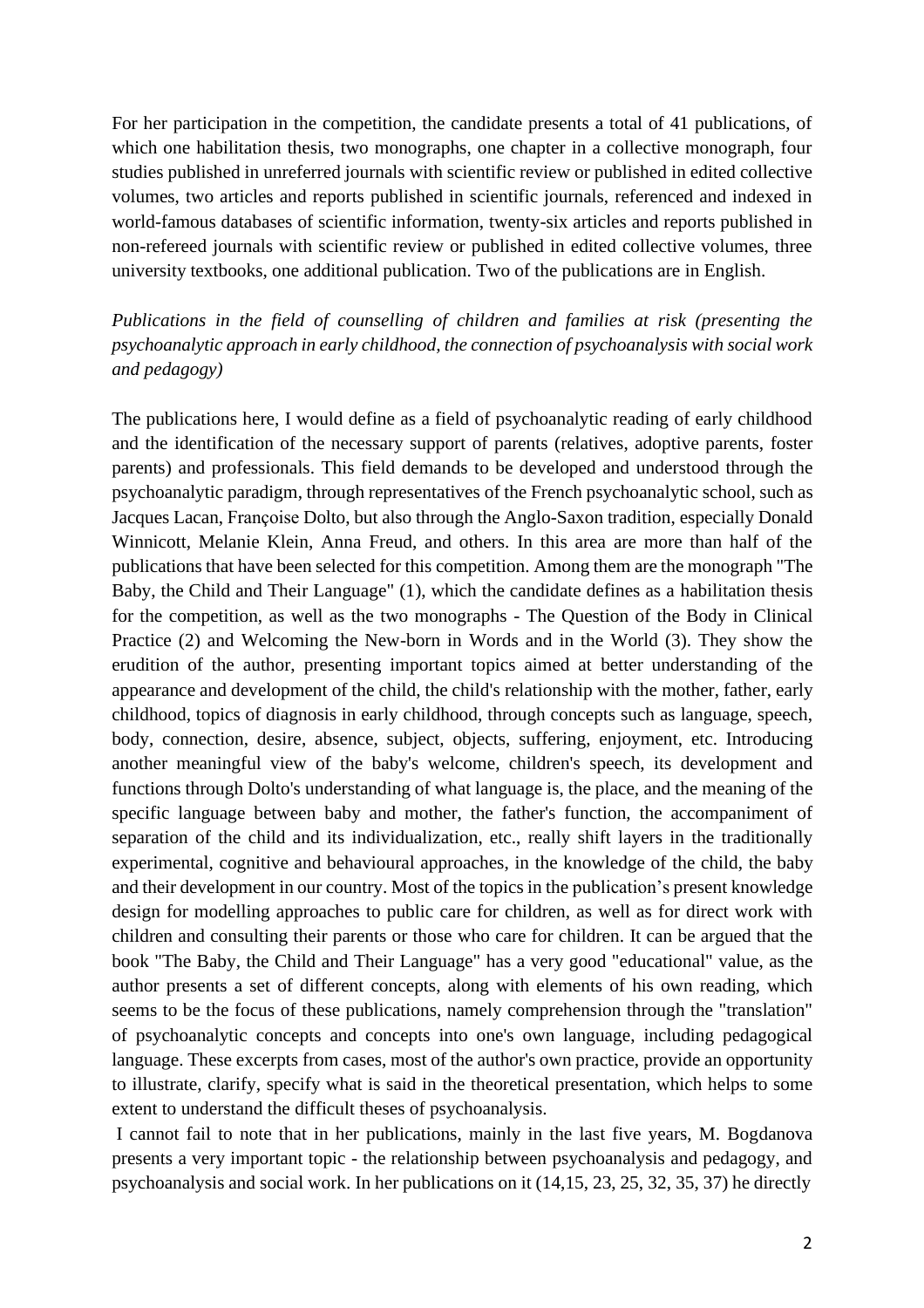outlines the field of possible "use" of psychoanalytic knowledge, its limitations, but also the possible fundamental importance for overcoming the inherent normative and super-ego character of the pedagogical and transferred through them in social work, instructive counselling approaches.

The author's efforts are significant in this and in other publications to "translate" the ideas of Jacques Lacan, Françoise Dolto, through the specifics of social work, which is not an easy task, and it can be said that the risk of trivialization is rather mastered. This and other publications from this group (1,2,3,5, 9,11, 12, 16,17,18,19,19,20,21,22, 28,30,31,33,34,36) could be defined as very useful for conceptualising the counselling activity of social workers, namely in the field of early childhood. I would say that the content of the publications goes beyond the perimeter of the consultative activity.

It is necessary to note the topic of synergy, synergistic models of social work with babies, and above all babies with various manifestations of mental suffering, which is present in the publications (10,36,37) of M. Bogdanova, publications that she herself defines as contributing. The publications themselves present a unification and interpretation, i.e. synergy, through the analytical ideas for the baby, of knowledge from pedagogy, psychology, medicine and psychoanalysis. The publications are of interest to researchers, students, practitioners and are important for building interdisciplinary bridges.

I think it is important to note the authorship of forewords to many serious publications of famous representatives of the psychoanalytic school in our country, which is a recognition of the contribution of Associate Professor Bogdanova in this truly fascinating process of discovering this knowledge in recent years for the general professional public.

#### *Publications in the field of vocational guidance and counselling*

The other large group of publications is in the field of vocational guidance and counselling (4,6,7,8, 10,13, 24,2 6, 27, 38, 39, 40), including information and career education, and some of them are go beyond the overview approach, include the presentation of own research, as well as different approaches to link knowledge with practice. The pedagogical comprehension of pedagogical activities, both in one's own pedagogical field and in the field of social work, is still rather episodic, often too normative, and in this sense the existence of a more pluralistic and more meaningful, perhaps postmodern reading the practice, really brings flexibility and more freedom of scientific support, to which the candidate contributes.

It is also important to say that publications in the field of vocational guidance and counselling in different ways focus attention on significant psychopedagogical, socio-pedagogical problems, such as the lack of conceptualization in the practice of social work, as well as in pedagogical, with negligible exceptions. The problem was identified through a study of the attitude of specialists to vocational guidance and realization of children with special needs, along with the opportunities of different theoretical schools to be a support through which to develop research and applied activities in this field. The projections of the problem to the topics for the training of specialists can be clearly outlined. It is also important to say that publications in the field of vocational guidance and counselling in different ways focus attention on significant psychopedagogical, socio-pedagogical problems, such as the lack of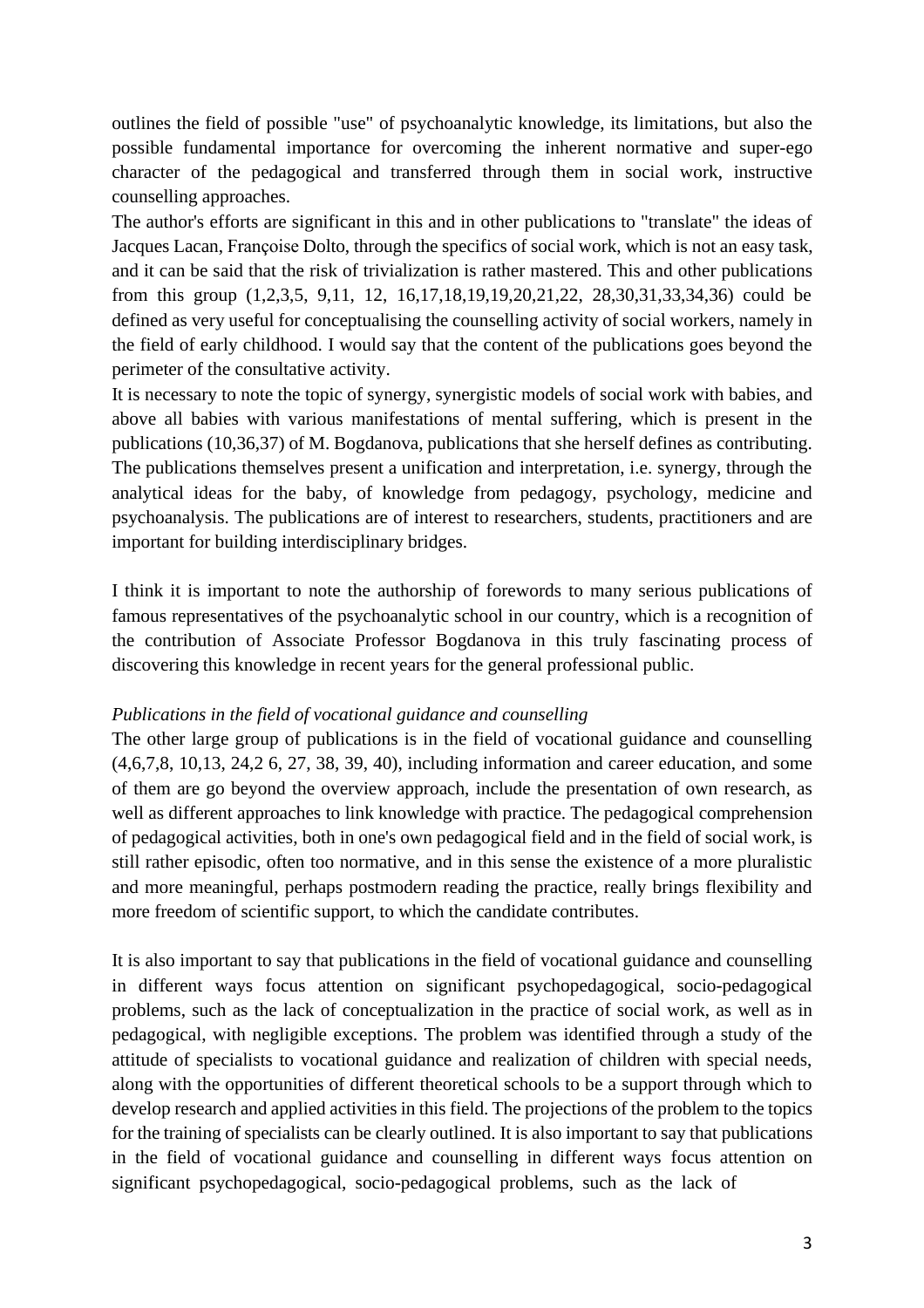conceptualization in the practice of social work, as well as in pedagogical, one might even say lack of conceptualization, with negligible exceptions. The problem was identified through a study of the attitude of professionals to career guidance and realization of children with special needs. The possibilities of the different theoretical schools to be a support through which to develop research and applied activities in this field are presented. The projections of the problem to the topics for the training of specialists can be clearly outlined.

It isimportant to note the study (7), in which Assoc. Prof. Bogdanova offers a conceptual model for career guidance and counselling oriented to a specific group of children with special needs, as it is an example of uniting, connecting, combining, meeting her research interests. The conceptual model presented in the study is defined as synergistic, and covers three levels, applied, scientific and methodological, symbolized by a cross, truncated triangles and a Borromean knot. Through these symbols, interpreted in religious, cultural, and psychoanalytic aspects, the nature of the relationship between spheres of life, sciences, and concepts is presented. What is the main idea of the author, in my opinion, is the synergy between multisensory, psychoanalysis and pragmatic approaches to career guidance and counselling, which for her is methodological. The conducted empirical research has an ascertaining character and could be a basis for in-depth development of the model. The study of the notion of the child with a disability in different professionals is of particular interest, because due to the different conceptual view it reaches knowledge that is not usually sought. Although there are questions about the scientific justification of the way of including religion in the model, as well as questions about the choice of the relationship between science and scientific fields, but I would emphasize the importance of trying to conceptualize the field of career guidance and counselling.

The developments at the practical-applied level offer pedagogical answers to the integration of multidisciplinary knowledge in practice (27,38,39, 40, 41) which are also answers to the difficult tasks in developing students' skills.

In the context of educational and scientific activity, it should be noted the exceptional activity of the candidate to work on projects (over 40), to participate in various scientific, applied science conferences (over 100), artistic and other forums, both in our country and in various European countries, and in most of them she presents reports, author's seminars, etc. This allows her to have a strong professional network both at academic and at the level of direct support of people.

#### *Citation*

From the presented reference, as well as from the documents accompanying it, she presents a total of 45 citations, 10 of them are in scientific journals, referenced and indexed in worldfamous databases with scientific information, 14 are published in non-referenced scientific journals, reviewed, or published in edited collective volumes, all in Bulgarian. The citations cover both publications that can be related to the topic of counselling in social work (19,1, 2,3) and publications in the field of vocational guidance (4,1, 7). The other citations mentioned in the reference are on publications not presented in the competition.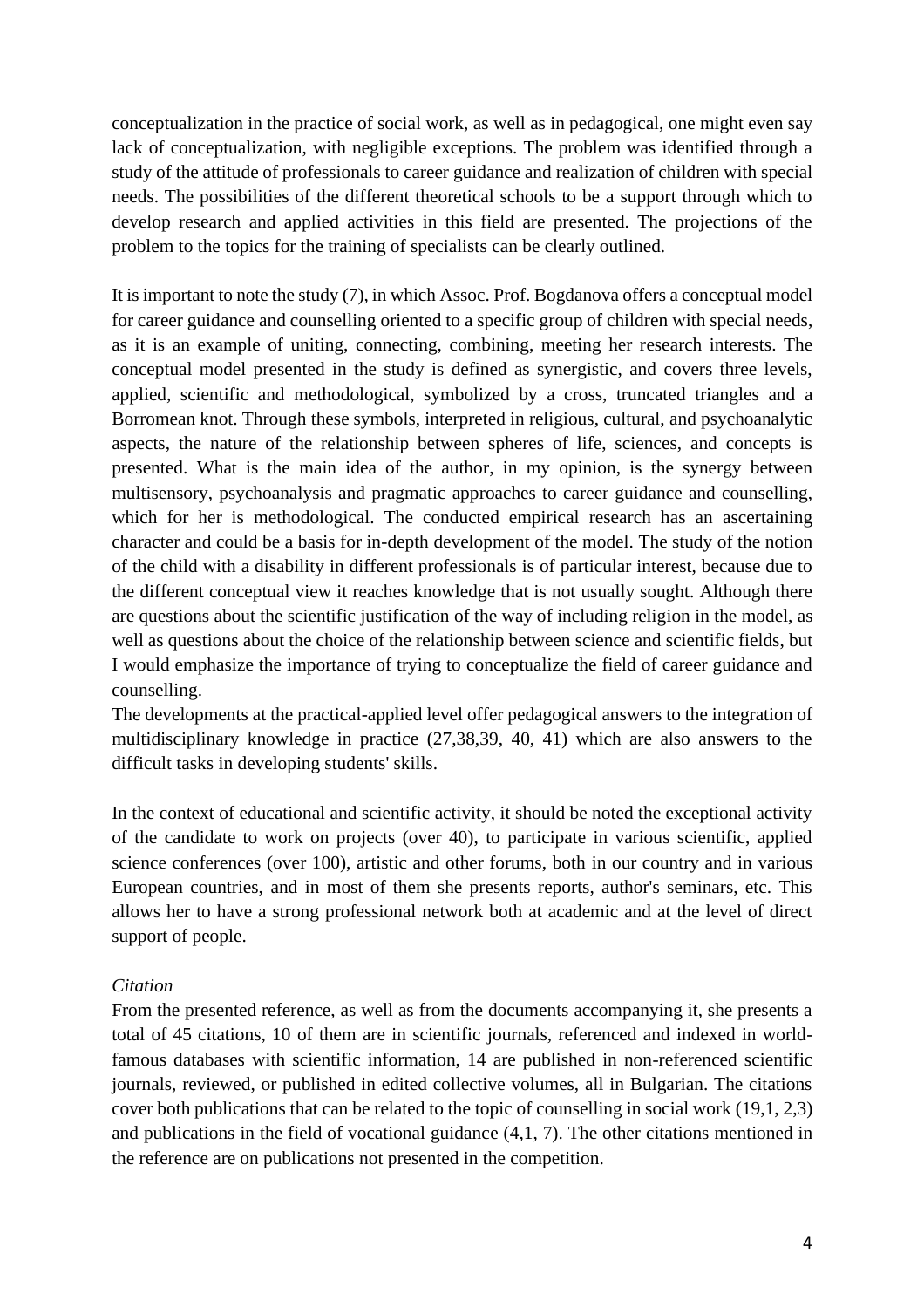#### *Teaching activity*

From the presented reference it is understood that in terms of content, the teaching activity is in the same main fields of research interests of the author and are related to her publications, developments, research. Assoc. Prof. M. Bogdanova teaches three compulsory training courses, which are in the field of vocational guidance and counselling, and the development of social services, such as foster care, five elective courses, three of which are in the same field, and two of them could relate to the field of early childhood and its psychoanalytic reading. In her work as a teacher, both through the courses she leads, but also through various forms such as laboratories, teamwork with other teachers on various topics, organizing, supervising, supporting student practice, leading research projects, she has a serious contribution to

providing communication between the taught theoretical knowledge and its importance for building attitudes and skills for professional activity in students.

Assoc. Prof. Bogdanova is a scientific supervisor of diploma theses of students, she has a scientific supervisor of two successfully defended doctoral students and one who is in the process of presenting the thesis. It should also be noted that Assoc. Prof. Bogdanova teaches in a foreign language to Erasmus + students, mainly elective courses, three for the last two years.

#### *General remarks and recommendations for scientific production*

I would like to recommend that Assoc. Prof. Bogdanova continue her efforts to overcome a certain imbalance in her research and development and the content of the university courses she leads and for which the competition has been announced. In this context, I have a question for Assoc. Prof. Bogdanova, how she sees the connection, the bridges between the two major topics in her scientific career as a teacher, if she sees, seeks, and has new ideas for meetings between them, beyond their meeting with children.

From the point of view of a more critical analysis of the scientific content of the presented scientific production, I would say that there is more description, presentation, review, retelling, large citations, especially in the first group of publications. I believe that scientific production will benefit if more emphasis is placed on the author's analysis, her own theoretical reading of the works of the authors themselves, not so much their analysts, as well as a clearer distinction between own and other authors' studies, such as biographical studies. I must point out that even the mere presentation of important topics for the candidate through psychoanalytic discourse is an achievement insofar as it is too complex both as knowledge and as expression. It seems to require first "learning" the language and its concepts, which can be an endless process. In this sense, I do not underestimate what has been achieved, but rather try to see and highlight the perspective.

I would also recommend that the started process of conceptualisation of vocational guidance and counselling through the psychoanalytic paradigm continues, probably through a change in concepts, which is needed in the field of its theoretical understanding and scientific service in practice.

In summary, I can say that the data from the reference under Art. 2b of the Law for the development of the academic staff in the Republic of Bulgaria, presented in the documents for the competition show that the candidate meets the minimum requirements for holding the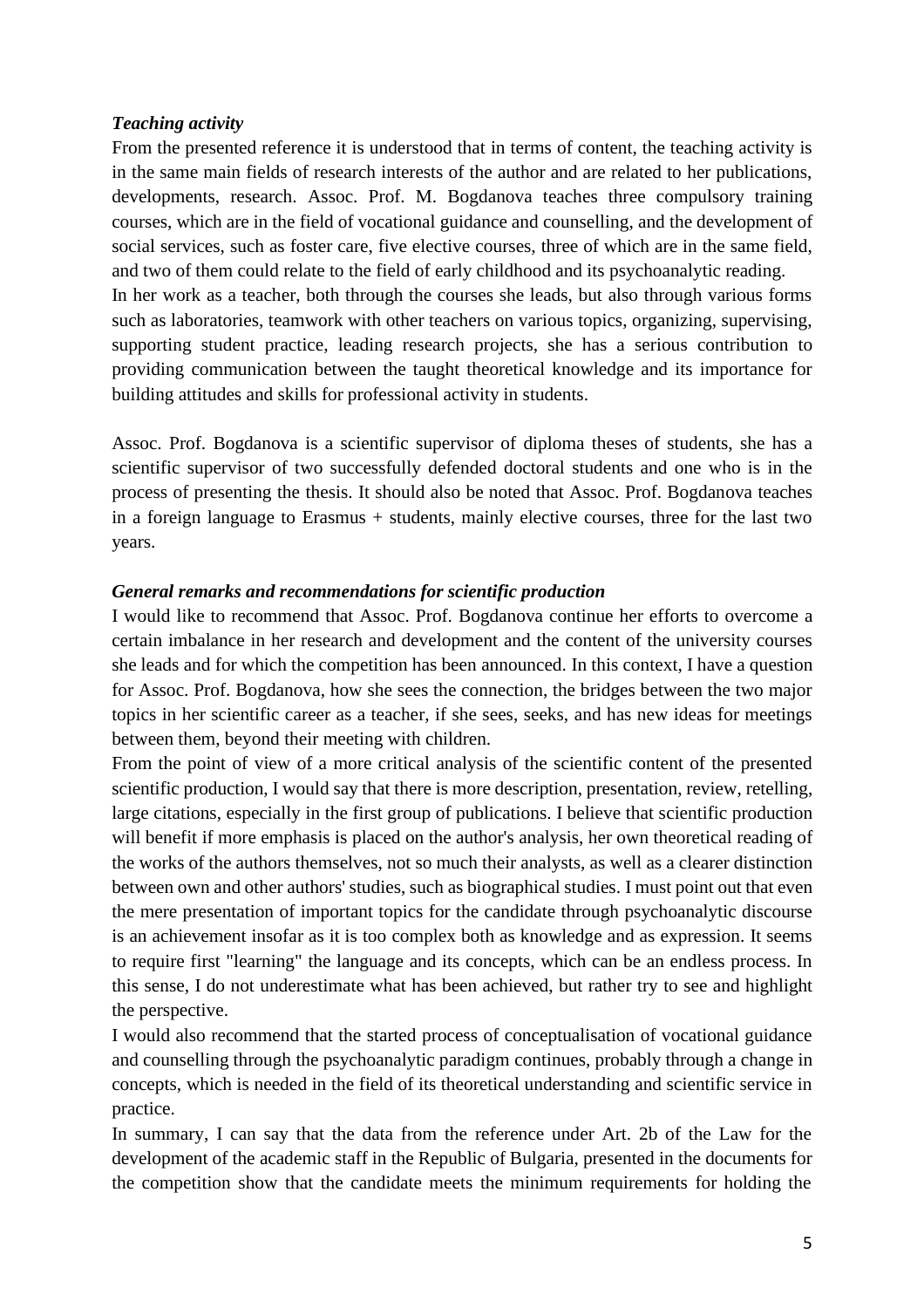position of professor, and according to some indicators the coverage is many times more than the required minimum.

# *Scientific contributions*

In general, I accept the fields of contributions that the candidate herself has indicated in the competition documents. I would like to highlight the contribution points in the following areas:

# *On a theoretical level*

Presenting in an analytical and comprehensive way the main theses in the psychoanalytic concept, contributing to the meaning of practice, in "equipping" professionals with a deep framework of viewing and understanding the child, his connections, relationships, etc. and a very good cognitive contribution.

Constructing in a scientific, teaching, and advisory aspect the topic of the baby and the need for more in-depth knowledge of early childhood, the topic of the importance of early childhood, in a systematic, consistent, and persistent way, including through the introduction of a discipline such as Social Work with babies is an indisputable contribution. The contribution to the support of premature babies and the early detection of children at risk of autism deserves special attention.

The expansion and enrichment of the diagnostic view through the construction of useful tools for early diagnosis in the period of early childhood development, but also approaches to support, through the support of people around the child.

The different conceptual view of vocational guidance, counselling, career education, which is evident in some research and publications opens opportunities to seek alternatives to the existing in practice instructional training approach based on assessment, the search for a balance between skills and labour market, to approach of making sense, understanding, and making choices that bring satisfaction and unlock the expression of human potential.

#### *At the practical-applied level*

In the field of conceptualization and professionalization of family counselling in social work, the preparation of students has through these publications a serious cognitive support with successful practices of integrating knowledge around specific cases and situations.

The placement, research and testing of models, by applying different approaches such as psychoanalytic, multisensory, synergistic, etc., develops interdisciplinary knowledge, involving its various carriers in this process. The topic of the relationship between sciences, scientific disciplines, interprofessionalism, as cooperation between different professionals around a case, is present as extremely relevant in research on the practice of social work in all countries, I would say, although called by different concepts.

It can be said that she creates or participates in the creation of laboratories for meeting knowledge and practice, which has its positives in both directions, such as the Green Yard, the